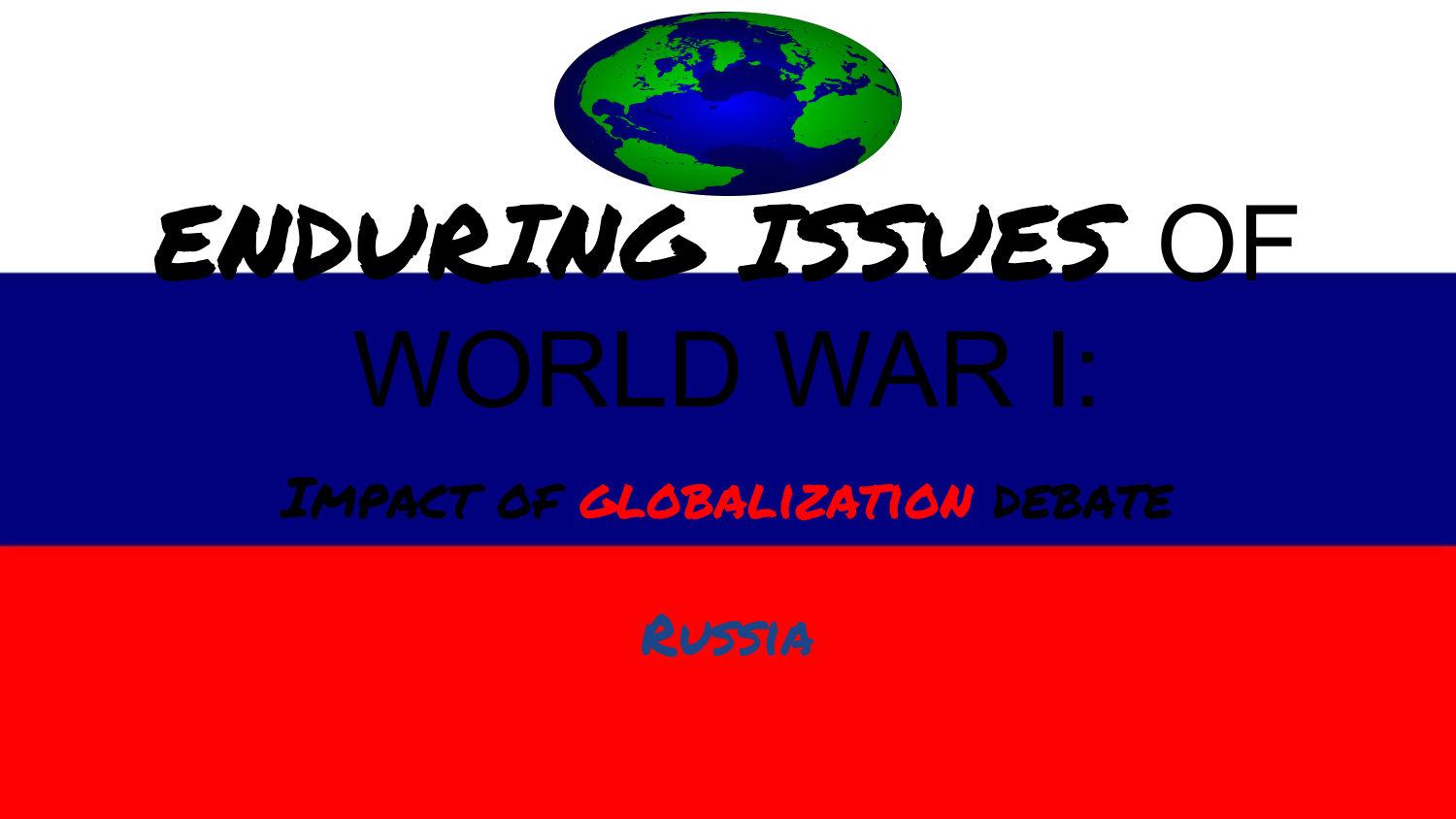## COUNTRY: **RUSSIA**



GOAL: Russia wants to maintain its strong alliance with France on the world's stage. This alliance threatened the German Empire on both sides. When Austria threatened Serbia, Russia declared they would intervene, since they were allies with Serbia. The German signed an alliance with Austria-Hungary & the Ottoman Empire against Russia and declared war on Russia. France, caught by their alliances with Russia, were the dragged into the war as war was brought to their back door.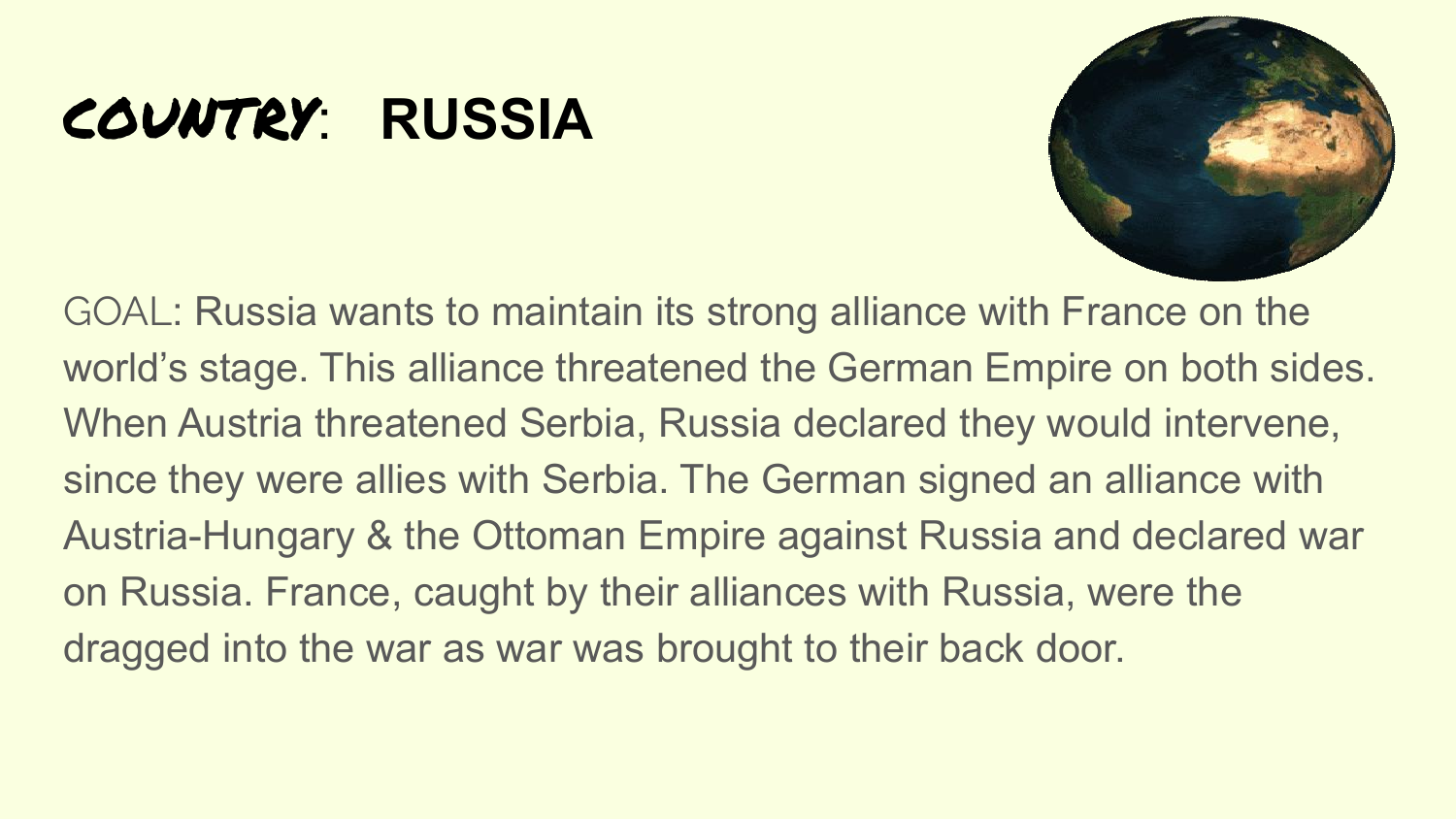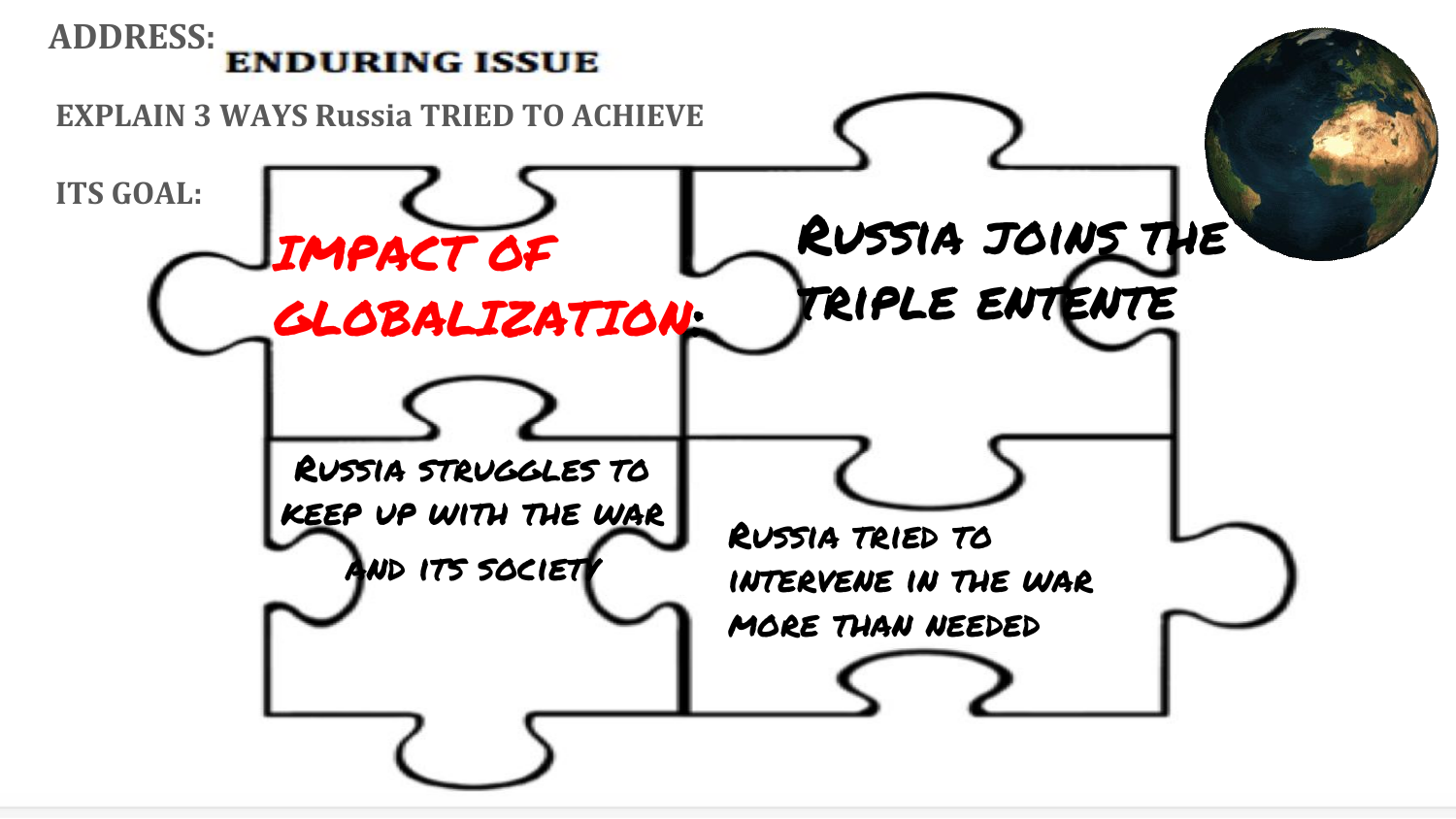

Argue 1A: How each of the above actions impacted people on a **global level**:

Exhibit A: Russia wanting to maintain its alliance with France joined the Triple Entente and this was said to have threatened the German empire, therefore dragging Russia into the war killing many innocent people. Although joining the Triple Entente didn't require the country to go to war on account of the others, they had a moral obligation to aid each other.

Exhibit B: During World War 1, Russia was also struggling with their own revolution along with trying to keep up with the war. This made the country extremely weak and eventually led to its demise. Russia had had no chance militarily against Germany, and the casualties of war lead to food and fuel shortages. Inflation had also become a problem in Russia, impoverishing it.

Exhibit C: When Russia intervened in the war it was to protect their allies Serbia. Germany then signed an alliance with Austria-Hungary and the Ottoman Empire against the Russians. Russia's industry had also been unrest, this affected business on a global effect, Tsar Nicholas was assassinated by the Bolsheviks, this ended the reign of the Romanov family, Vladimir Lenin then took power. Vladimir Lenin was a leftist, meaning he believed in left-wing views. Left-wing views supported egalitarianism and social equality.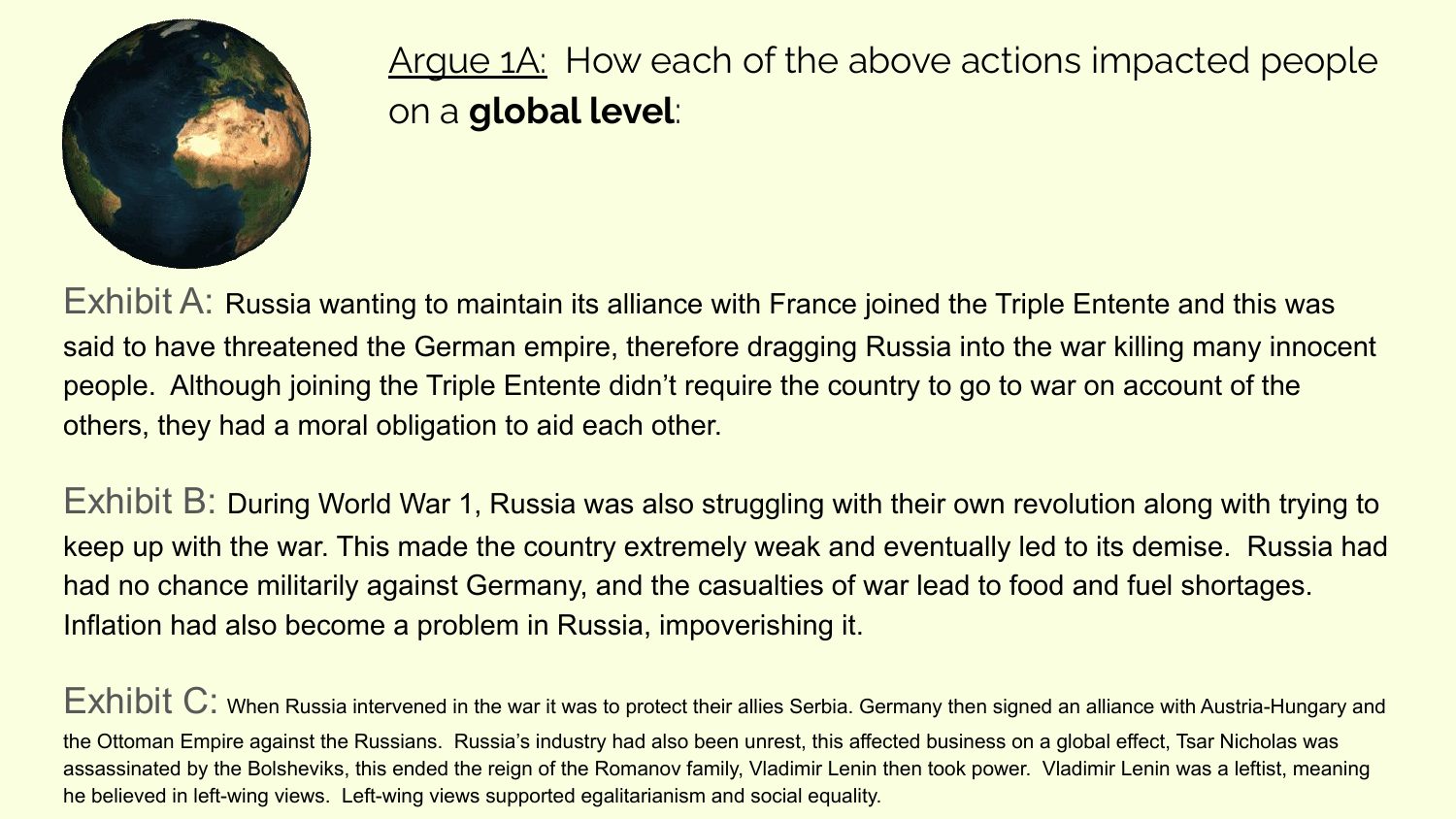

Argue 1B: The **LEADERSHIP** of Russia helped push them to the brink of war because:

Leader ( Who): Tsar NIcholas 2

What he did or allowed: according to [www.bbc.co.uk](http://www.bbc.co.uk) the site also states, "determined that Russia should not be left out in the scramble for colonial possessions, Nicholas encouraged Russian expansion in Manchuria. This provoked war with Japan in 1904. The resulting Russian defeat led to strikes and riots. In January 1905, on 'Bloody Sunday', the army in St Petersburg shot at a crowd demanding radical reforms. Opposition to the tsar grew and Nicholas was forced to grant a constitution and establish a parliament, the Duma."

AFFECT on People or AFFECTED by People: According to [www.bbc.co.uk](http://www.bbc.co.uk) the site explains "The outbreak of World War One in 1914 temporarily strengthened the monarchy, with Russia allied to France and Britain against Austria-Hungary and Germany. In mid-1915 Nicholas made the disastrous decision to take direct command of the Russian armies. From then on, every military failure was directly associated with him." As a result, the Russian civilian faced increased taxation in order to pay for the war, there were shortages of goods of all kinds (but in particular food and fuel). Therefore this angered the people which would later lead to a Russian revolution during World War 1, as well as Tsar Nicholas' and his family's assassination on July 17, 1918. The strengthening of monarchy had had an important role on his assassination, the group of people who had assassinated him were called Bolsheviks, another group in Russia though they were democratic and didn't support right-wing views.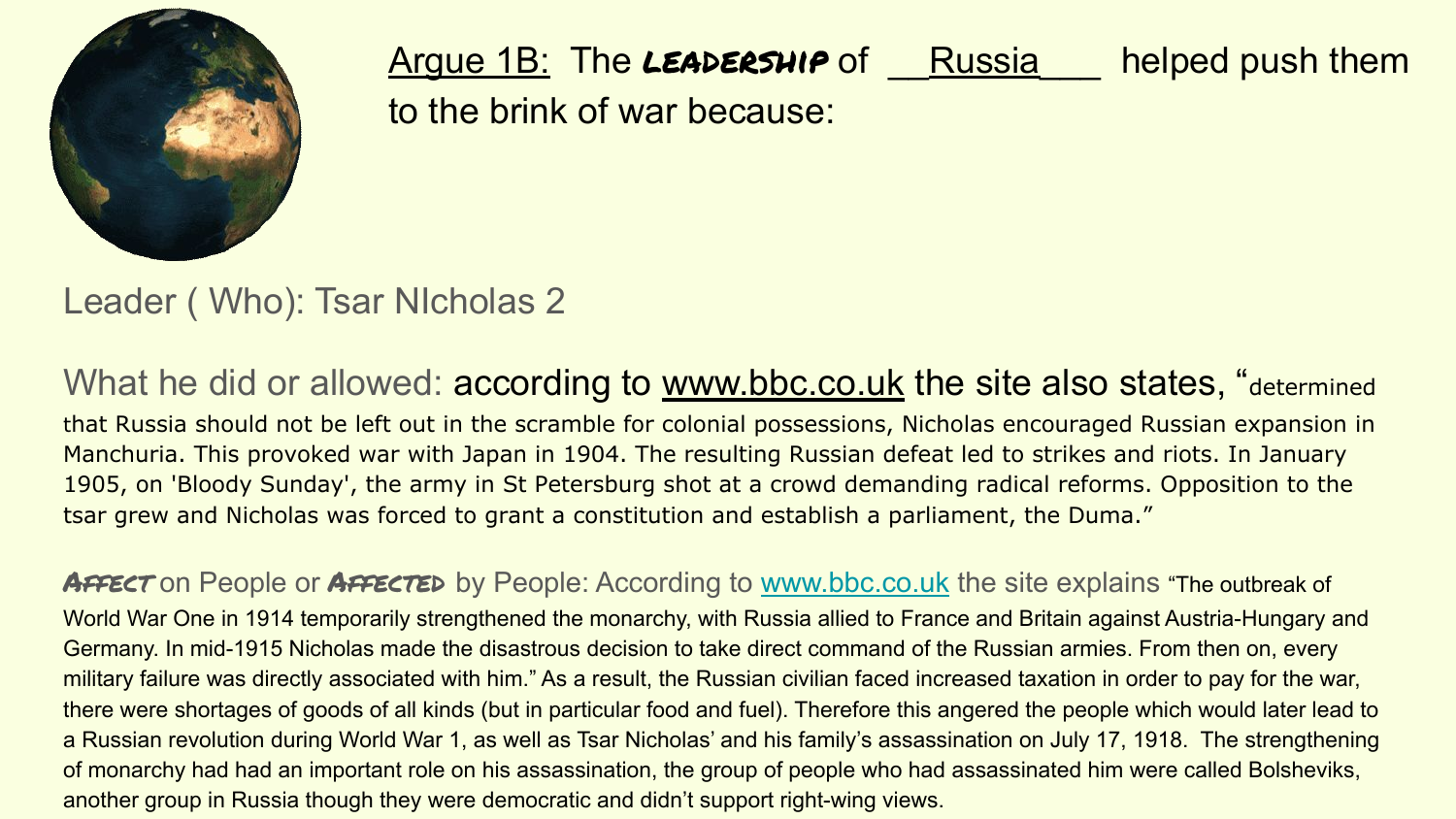

Argue 1C: Also, these ACTIONS further brought the United States closer to war by …

Impact around the world: After Russia joined the Triple Entente the power of Russia, Britain, and France together weakened the strength of the Central Powers. As a result, the German Foreign Minister, Arthur Zimmermann sent a secret message to Mexico (also known as the Zimmerman telegram) to persuade Mexico to join the Central Powers. In return, Along with the sinking of the Lusitania. If victorious in the conflict, Germany also promised to restore to Mexico the lost territories of [Texas,](https://www.history.com/topics/us-states/texas) [New Mexico,](https://www.history.com/topics/us-states/new-mexico) and [Arizona](https://www.history.com/topics/us-states/arizona).

the ACTIONS create **COntinuity** of War: The United States entered the war because of the Germans' decision to resume the policy of unrestricted submarine warfare, the death of the Americans who were on the Lusitania, and the so-called "Zimmerman telegram". As a result, The United States of America officially declared war on Germany on April 6th,1917 therefore joining the Allies with Britain, France, and Russia which would later result in victory. The United States had also joined the war due to Woodrow Wilson supporting democracy and he wanted "the world to be safe for democracy."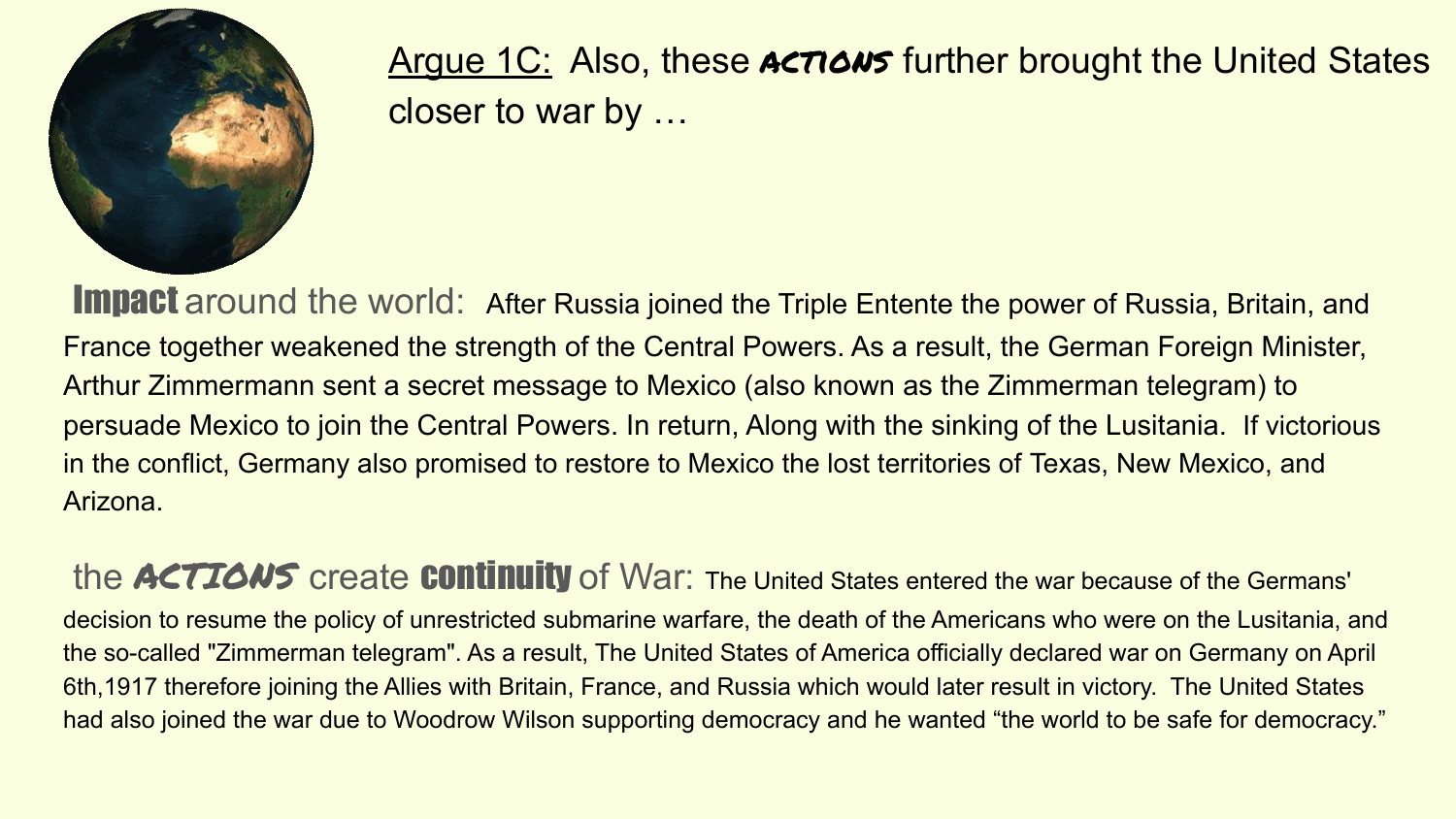

Causes and Effects: List 2 **issues** of **Russia** during World War I era that AFFECTED or were AFFECTED BY PEOPLE and how each as continued to **CHANGE OVER TIME.** 

 \. 1. In World War 1 Russia was spending immense amounts of money on their revolution and war weapons and began taxing the citizens of Russia who had no money to begin with. This resulted the citizens living in poor social and economic conditions. In the end Russia backed out of the war because of the government becoming corrupted with communism and not helping the society, this caused riots and chaos. Russia would soon undertake socialism over communism.

2. The Russian military was being ran under poor organization and administration. As an effect there were severe shortages in money, military leadership, and societal structure. This caused the downfall of the Russian monarchy by creating a weak army that was not strong or wise enough to pull through World War 1.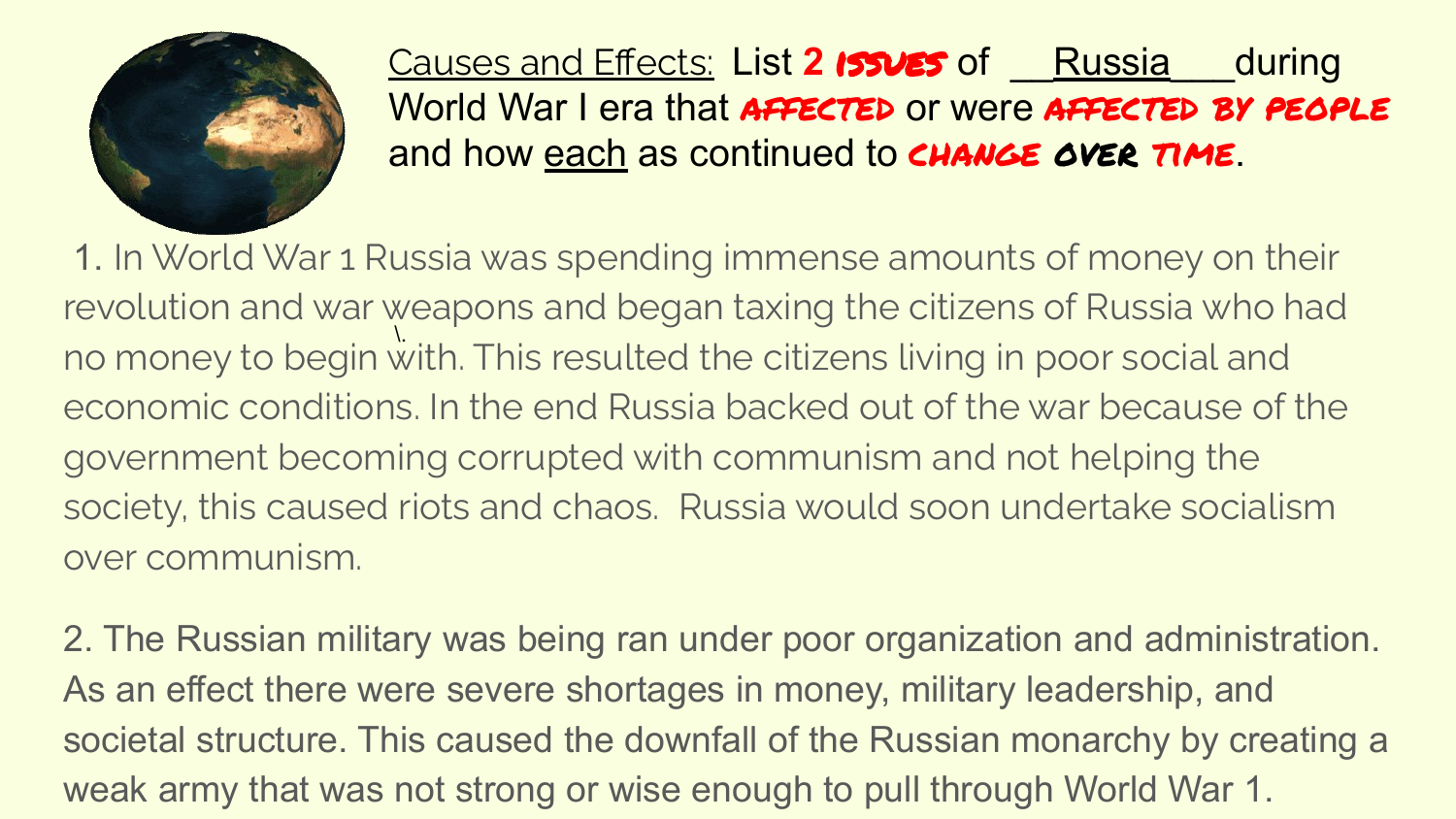

Final Evaluation: Russia's actions sparked World War I mostly because of :

Militarism Entangling Alliances Imperialism Nationalism

**Best Unconditional Evidence:** 

close relationship with one of these nations, Serbia. This concerned Austria as At this time Russia and Austria-Hungary were in dispute over the area of Southern-Eastern Europe known as the Balkans. Russia had formed a particularly there was a large Serbian population within the empire, and they feared they would start demanding to become citizens of Serbia. As Russia built up its army, the other nations felt they had to do the same.